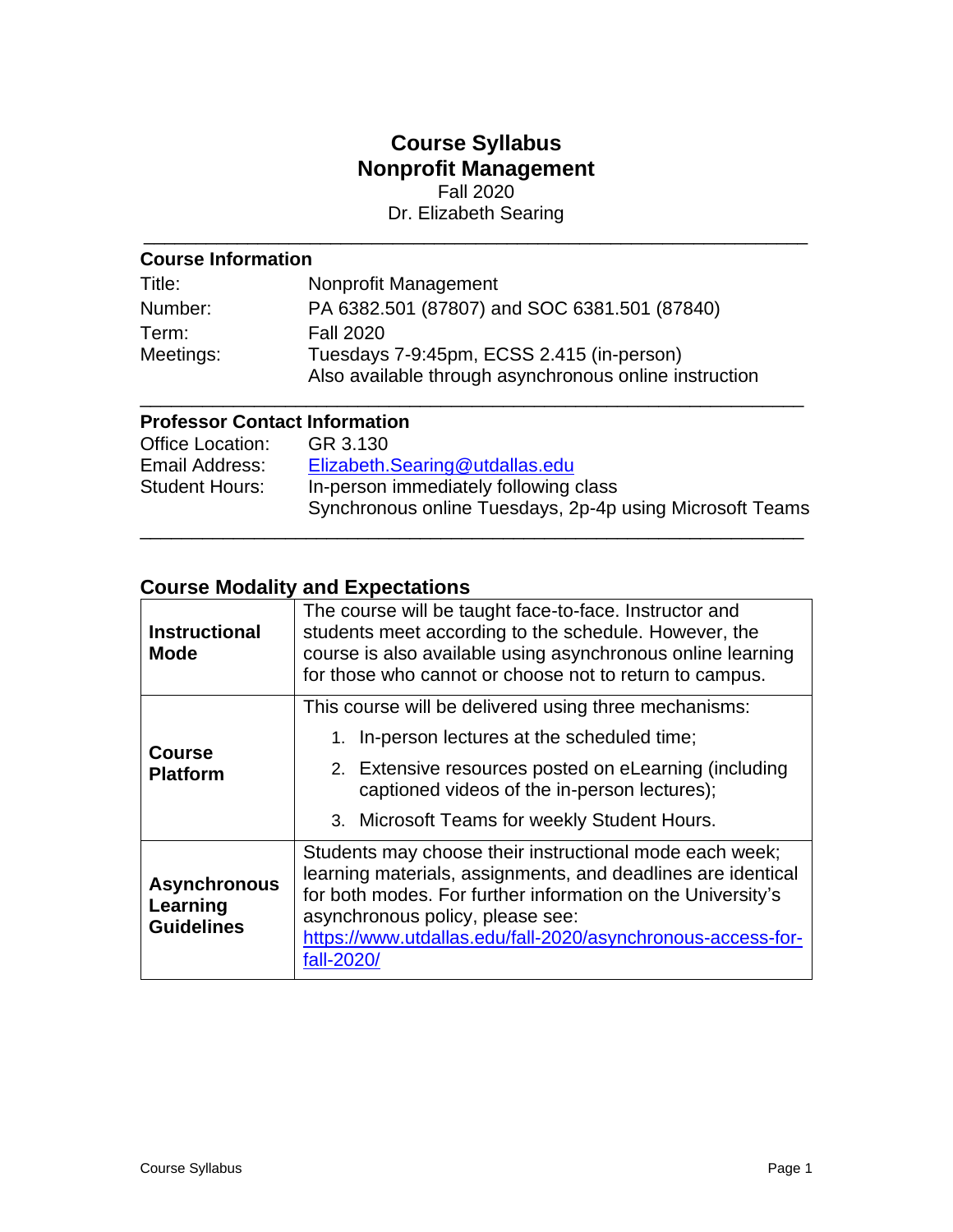|                     | This course is designed as an asynchronous class that<br>contains a weekly in-person lecture. This means that there<br>will be substantial resources online (including recorded<br>lectures), but students who attend the in-person lecture will<br>have the opportunity for real-time questions and possible<br>work with their groups. Regardless of whether students<br>attend the in-person lecture, full participation in both<br>individual and group assignments is expected.                                                                    |
|---------------------|---------------------------------------------------------------------------------------------------------------------------------------------------------------------------------------------------------------------------------------------------------------------------------------------------------------------------------------------------------------------------------------------------------------------------------------------------------------------------------------------------------------------------------------------------------|
| <b>Expectations</b> | There will be set times during the week where things need<br>to be submitted to me online and when different media or<br>readings become unlocked and available. Success in this<br>course will rely heavily on your ability to keep track of your<br>own time. Deliverables will be due at one of two different<br>times during the week: Tuesday by 7p for individual work<br>and Sunday midnight for team work. This schedule will<br>remain consistent from week to week. There are further<br>details in the grading and assignment section below. |

## **COVID-19 Guidelines and Resources**

## **Classroom Conduct Requirements Related to COVID-19**

UT Dallas requires that all students must wear a face covering that covers the nose and mouth in all university buildings and classrooms. To help protect the health and safety of students, instructors, and the University community, students who choose not to wear a face covering may not attend class in person but may attend a course remotely. Anyone attending class in person without a face covering will be asked to put one on or leave. Instructors may end the class if anyone present refuses to appropriately wear a face covering for the duration of class. Students should also be sure they are at least six feet away from their fellow students and faculty, and seated in a seat that is designated to ensure that distance. Students who either refuse to wear face coverings appropriately or to adhere to other social distancing protocols may face disciplinary action for [Student Code of Conduct](https://policy.utdallas.edu/utdsp5003) violations. Students who are unable to comply with the university policies including wearing a face covering should consult the Comets [United](https://www.utdallas.edu/fall-2020/) webpage for further instructions.

\_\_\_\_\_\_\_\_\_\_\_\_\_\_\_\_\_\_\_\_\_\_\_\_\_\_\_\_\_\_\_\_\_\_\_\_\_\_\_\_\_\_\_\_\_\_\_\_\_\_\_\_\_\_\_\_\_\_\_\_\_\_\_\_

Students who have tested positive for COVID-19 or may have been exposed should not attend class in person and should instead follow required disclosure notifications as posted on the university's website (see "What should I do if I [become sick?](https://www.utdallas.edu/coronavirus/faq/#students)" webpage)

\_\_\_\_\_\_\_\_\_\_\_\_\_\_\_\_\_\_\_\_\_\_\_\_\_\_\_\_\_\_\_\_\_\_\_\_\_\_\_\_\_\_\_\_\_\_\_\_\_\_\_\_\_\_\_\_\_\_\_\_\_\_\_\_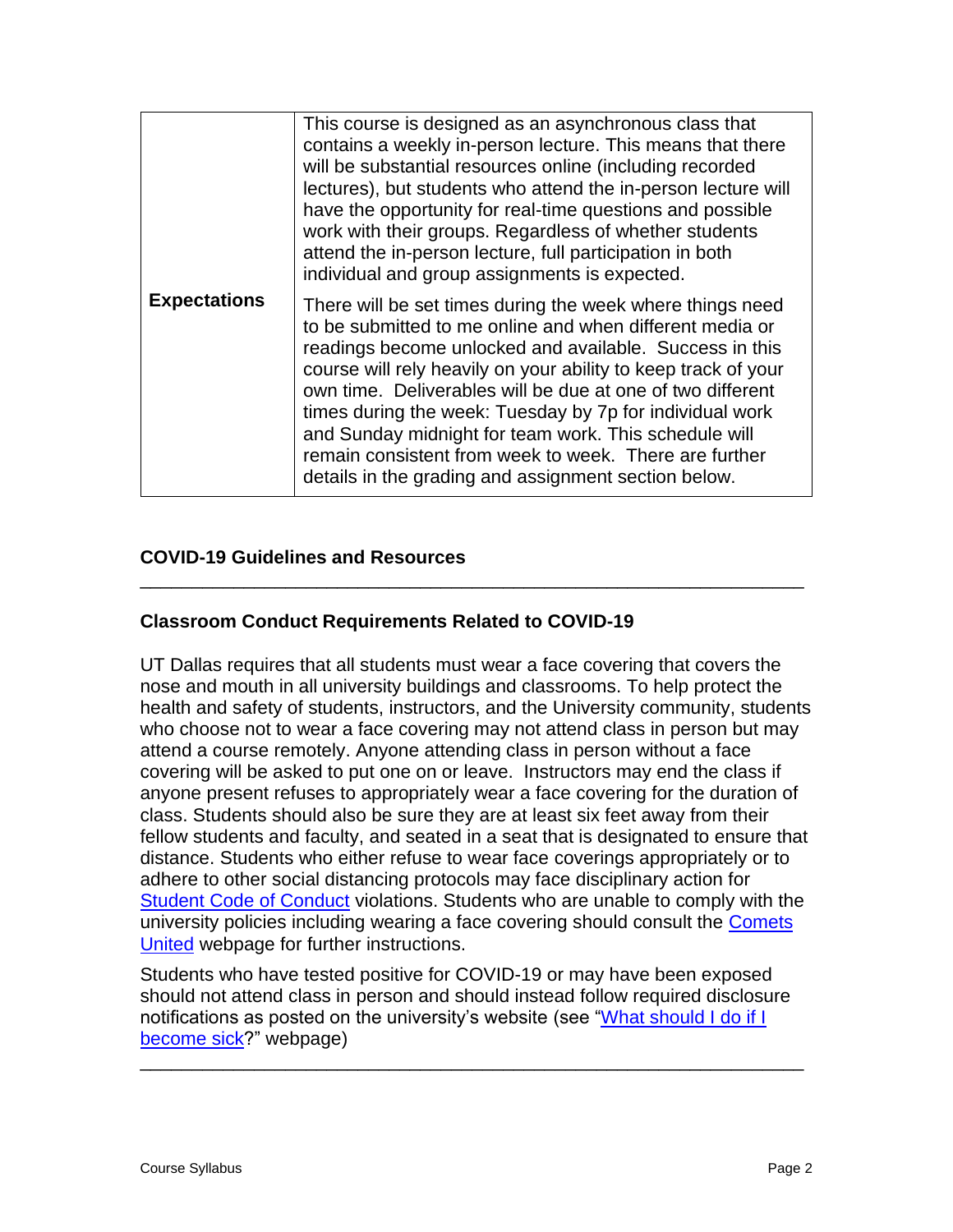### **Class Attendance**

The University's attendance policy requirement is that individual faculty set their course attendance requirements. Regular and punctual class attendance is expected regardless of modality. Students who fail to attend class regularly are inviting scholastic difficulty. In some courses, instructors may have special attendance requirements; these should be made known to students during the first week of classes. These attendance requirements will not be used as part of grading (see Class Participation below for grading information).

In-person participation records may be used to assist the University or local public health authorities in performing COVID-19 occurrence monitoring. Please note – in-person attendance requires consistently adhering to University requirements, including wearing a face covering and other public safety requirements related to COVID-19, as presented in this syllabus. Failure to comply with these University requirements is a violation of the [Student Code of](https://policy.utdallas.edu/utdsp5003)  [Conduct.](https://policy.utdallas.edu/utdsp5003)

\_\_\_\_\_\_\_\_\_\_\_\_\_\_\_\_\_\_\_\_\_\_\_\_\_\_\_\_\_\_\_\_\_\_\_\_\_\_\_\_\_\_\_\_\_\_\_\_\_\_\_\_\_\_\_\_\_\_\_\_\_\_\_\_

## **Class Participation**

Regular class participation is expected regardless of course modality. Students who fail to participate in class regularly are inviting scholastic difficulty. A portion of the grade for this course is directly tied to your participation in this class. It also includes engaging in group or other activities during class that solicit your feedback on homework assignments, readings, or materials covered in the lectures (and/or labs). Class participation is documented by faculty. Successful participation is defined as consistently adhering to University requirements, as presented in this syllabus. Failure to comply with these University requirements is a violation of the Student [Code of Conduct.](https://policy.utdallas.edu/utdsp5003)

\_\_\_\_\_\_\_\_\_\_\_\_\_\_\_\_\_\_\_\_\_\_\_\_\_\_\_\_\_\_\_\_\_\_\_\_\_\_\_\_\_\_\_\_\_\_\_\_\_\_\_\_\_\_\_\_\_\_\_\_\_\_\_\_

## **Class Recordings**

Students are expected to follow appropriate University policies and maintain the security of passwords used to access recorded lectures. Unless the Office of Student AccessAbility has approved the student to record the instruction, students are expressly prohibited from recording any part of this course. Recordings may not be published, reproduced, or shared with those not in the class, or uploaded to other online environments except to implement an approved Office of Student AccessAbility accommodation. Failure to comply with these University requirements is a violation of the [Student Code of Conduct.](https://policy.utdallas.edu/utdsp5003)

The instructor may record meetings of this course. Any recordings will be available to all students registered for this class as they are intended to supplement the classroom experience. Students are expected to follow appropriate University policies and maintain the security of passwords used to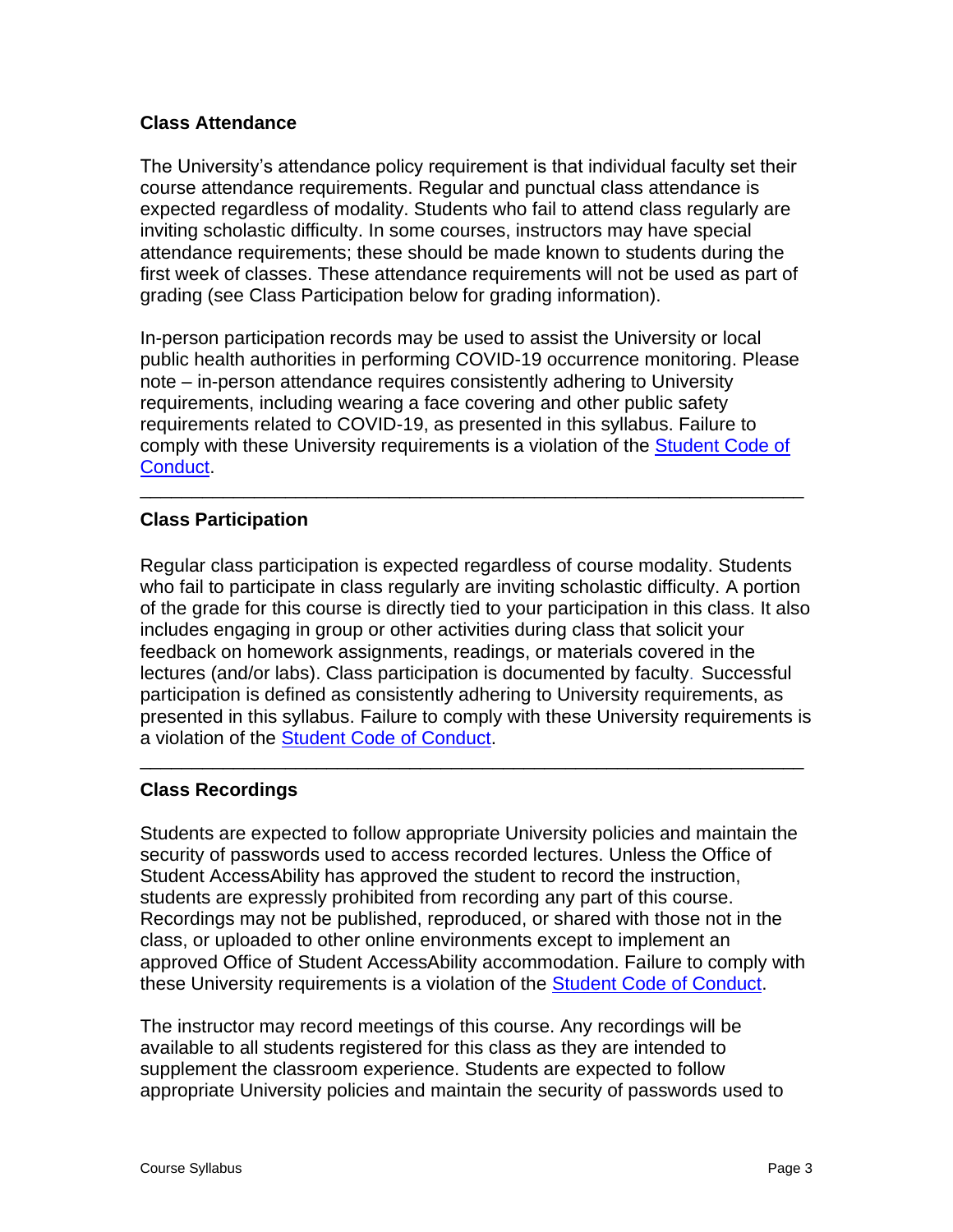access recorded lectures. Unless the Office of Student AccessAbility has approved the student to record the instruction, students are expressly prohibited from recording any part of this course. Recordings may not be published, reproduced, or shared with those not in the class, or uploaded to other online environments except to implement an approved Office of Student AccessAbility accommodation. If the instructor or a UTD school/department/office plans any other uses for the recordings, consent of the students identifiable in the recordings is required prior to such use unless an exception is allowed by law. Failure to comply with these University requirements is a violation of the Student [Code of Conduct.](https://policy.utdallas.edu/utdsp5003)

\_\_\_\_\_\_\_\_\_\_\_\_\_\_\_\_\_\_\_\_\_\_\_\_\_\_\_\_\_\_\_\_\_\_\_\_\_\_\_\_\_\_\_\_\_\_\_\_\_\_\_\_\_\_\_\_\_\_\_\_\_\_\_\_

## **Class Materials**

The instructor may provide class materials that will be made available to all students registered for this class as they are intended to supplement the classroom experience. These materials may be downloaded during the course, however, these materials are for registered students' use only. Classroom materials may not be reproduced or shared with those not in class, or uploaded to other online environments except to implement an approved Office of Student AccessAbility accommodation. Failure to comply with these University requirements is a violation of the [Student Code of Conduct.](https://policy.utdallas.edu/utdsp5003)

\_\_\_\_\_\_\_\_\_\_\_\_\_\_\_\_\_\_\_\_\_\_\_\_\_\_\_\_\_\_\_\_\_\_\_\_\_\_\_\_\_\_\_\_\_\_\_\_\_\_\_\_\_\_\_\_\_\_\_\_\_\_\_\_

## **Course Pre-requisites, Co-requisites, and/or Other Restrictions**

There are no formal course pre-requisites or co-requisites.

This course does require access to and use of eLearning. Students will use their UTD NetID account to login at: [http://elearning.utdallas.edu.](http://elearning.utdallas.edu/)

To get familiar with the eLearning tool, please see the [Student eLearning](http://www.utdallas.edu/elearning/students/eLearningTutorialsStudents.html)  [Tutorials.](http://www.utdallas.edu/elearning/students/eLearningTutorialsStudents.html)

UTD provides eLearning technical support 24 hours a day/7 days a week. The services include a toll free telephone number for immediate assistance (1-866- 588-3192), email request service, and an online chat service. Please use this link to access the UTD eLearning Support Center: [http://www.utdallas.edu/elearninghelp.](http://www.utdallas.edu/elearninghelp)

\_\_\_\_\_\_\_\_\_\_\_\_\_\_\_\_\_\_\_\_\_\_\_\_\_\_\_\_\_\_\_\_\_\_\_\_\_\_\_\_\_\_\_\_\_\_\_\_\_\_\_\_\_\_\_\_\_\_\_\_\_\_\_\_

#### **Course Description**

This course examines issues, strategies, and techniques related to leadership, governance, and management in nonprofit organizations. Upon completing this course, students will have better understanding of nonprofit management, including:

• Definition and scope of the nonprofit sector,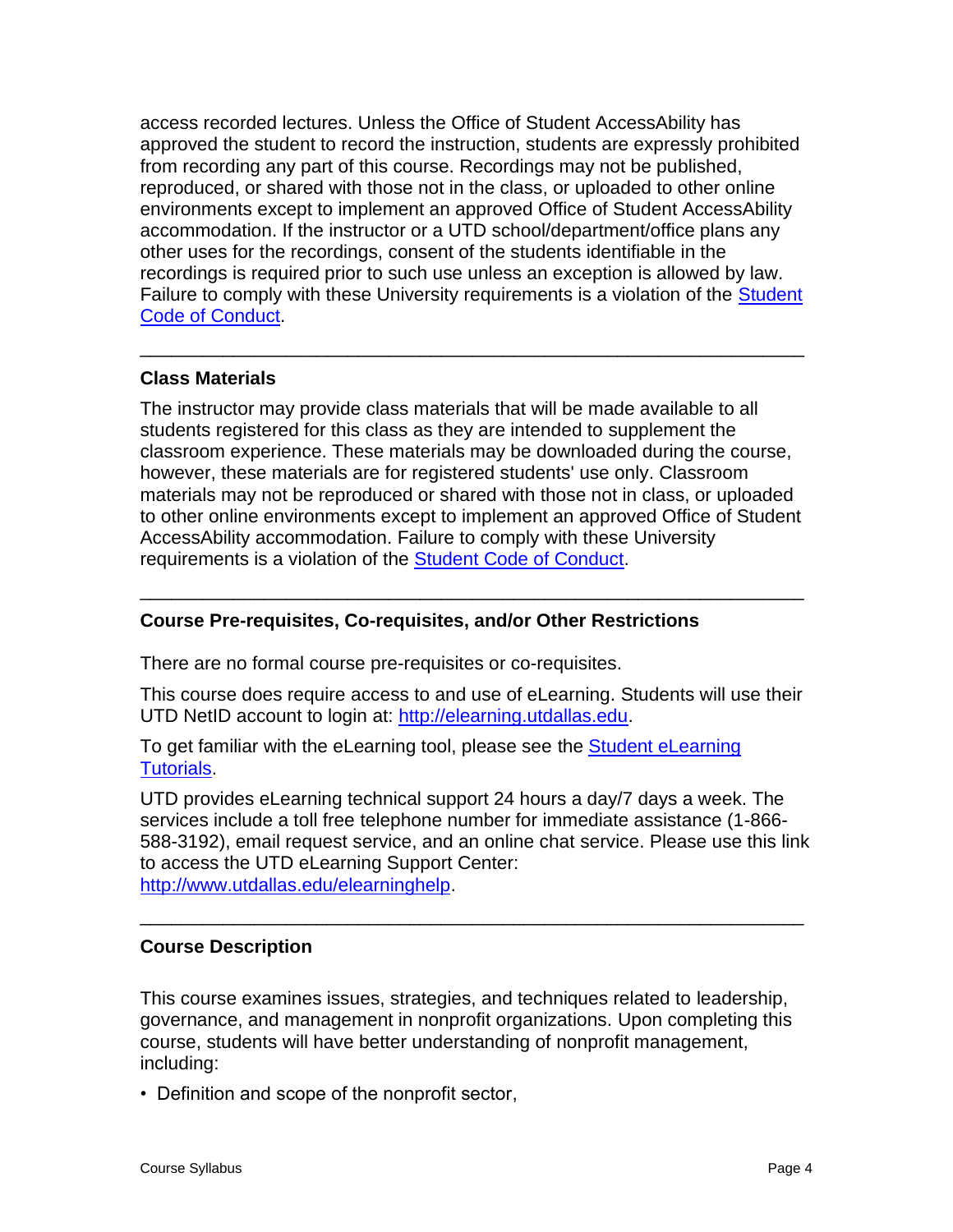• Leadership, financial management, and human resources in nonprofit organizations,

- Performance measurement and accountability issues in nonprofits,
- Marketing and fundraising strategies in nonprofit organizations, and
- Changes and issues confronting today's nonprofit organizations

#### **Student Learning Objectives/Outcomes**

• Objective #1: Students will demonstrate their knowledge of the major issues in non-profit management.

\_\_\_\_\_\_\_\_\_\_\_\_\_\_\_\_\_\_\_\_\_\_\_\_\_\_\_\_\_\_\_\_\_\_\_\_\_\_\_\_\_\_\_\_\_\_\_\_\_\_\_\_\_\_\_\_\_\_\_\_\_\_\_\_

- Objective #2: Students will acquire and develop research and writing skills related to the knowledge of leadership within public and non-profit organizations.
- Objective #3: Students will orally communicate the complex issues associated with non-profit organizations concepts through interpretation and analysis.

\_\_\_\_\_\_\_\_\_\_\_\_\_\_\_\_\_\_\_\_\_\_\_\_\_\_\_\_\_\_\_\_\_\_\_\_\_\_\_\_\_\_\_\_\_\_\_\_\_\_\_\_\_\_\_\_\_\_\_\_\_\_\_\_

#### **Required Textbooks and Materials**

There is no required textbook. However, there will be extensive articles and other materials provided online in eLearning. Articles can also be can be accessed through the UTD Library website (http://www.utdallas.edu/library). Readings for each new topic will "unlock" every week, and they will remain available for the rest of the semester.

#### **Suggested Course Materials**

Peri Pakroo. *Starting and Building a Nonprofit*, 7th ed., Berkeley, CA: NOLO, 2017, ISBN 978-1413323573. Since this is only recommended (though strongly so for those with no nonprofit experience) and will not be used in class, feel free to use whichever edition you want. The most recent will have the most up-todate information.

#### **Selected Journals of Interest (not required)**

 • *Nonprofit and Voluntary Sector Quarterly* (the journal of the Association for Research on Nonprofit Organizations and Voluntary Action (ARNOVA))

- *Nonprofit Management and Leadership*
- *Nonprofit Quarterly* (industry journal and daily newswire)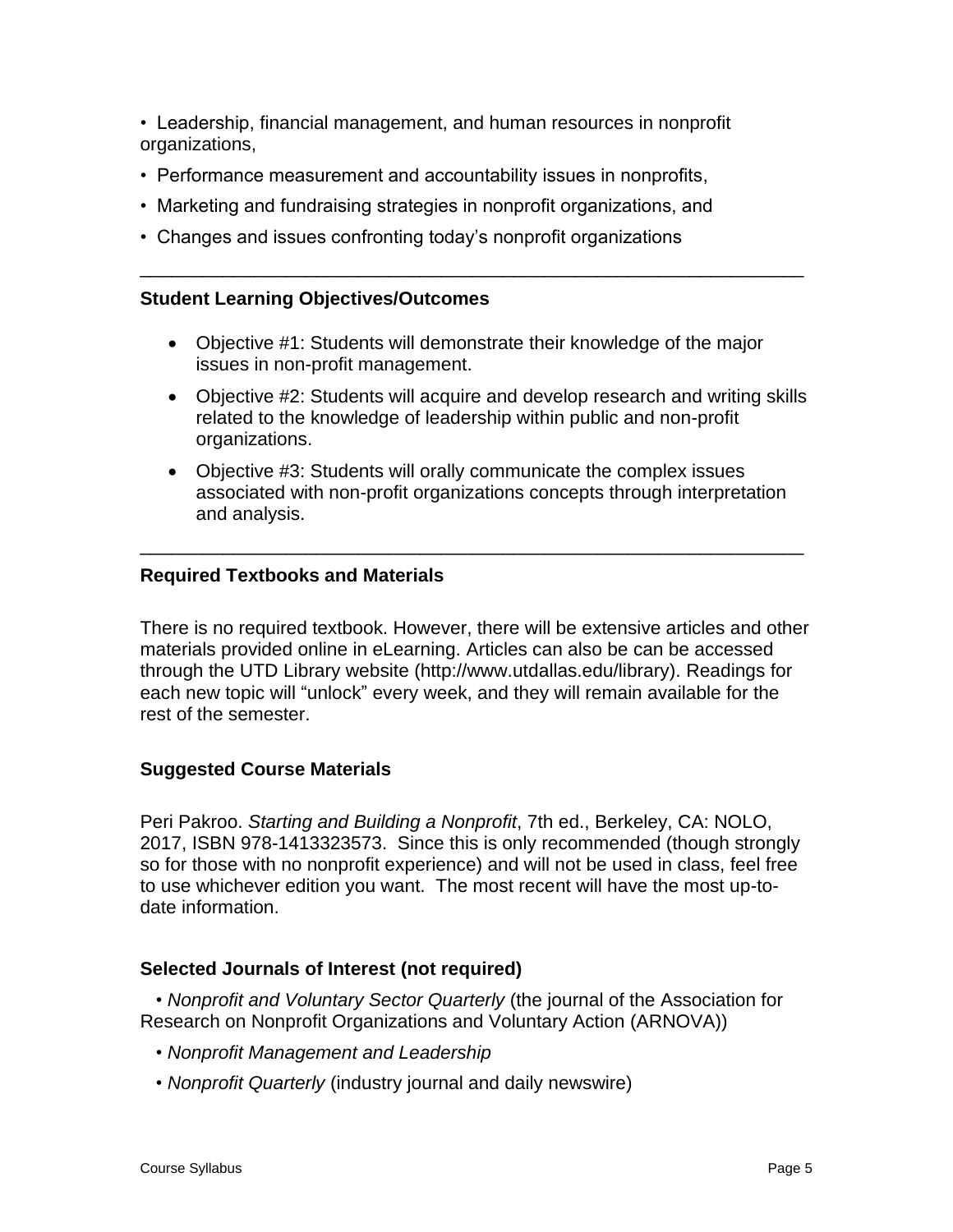• *Voluntas* (the journal of the International Society for Third Sector Research (ISTR))

\_\_\_\_\_\_\_\_\_\_\_\_\_\_\_\_\_\_\_\_\_\_\_\_\_\_\_\_\_\_\_\_\_\_\_\_\_\_\_\_\_\_\_\_\_\_\_\_\_\_\_\_\_\_\_\_\_\_\_\_\_\_\_\_

• *Stanford Social Innovation Review*

## **Assignments & Academic Calendar**

#### *General Weekly Schedule*

- 1. Complete readings and IRR for the week. Turn in IRR for readings by the beginning of Tuesday's scheduled class time (7p).
- 2. *Optional*: attend Student Hours! Dr. Searing will host time dedicated to student questions both from 2-4p on Wednesdays (online, synchronous) and from 8:45-9:30 after class on Tuesdays (in-person). For asynchronous access to the professor, please use email.
- 3. Watch and read materials on the week's topic, which will be "released" after class (about 10p). The in-person lecture will be made available online (with a lag of a day or so for captioning), plus there may be some onlineonly materials.
- 4. Conduct the group activity and post in online discussion forum, if applicable.
- 5. Submit group activity by midnight on Sunday. You don't have to *do* the work on Sunday. Feel free to work out a rhythm that works best for your group (and it will likely take more than one day.)
- 6. Complete the readings and IRR for the next week (this can also be done at any time during the previous week, as well).

|        | Due by Tuesday at 7p                                                                                      | <b>Due by Sunday at Midnight</b>                                                   |
|--------|-----------------------------------------------------------------------------------------------------------|------------------------------------------------------------------------------------|
| Week 1 | Aug. 18<br>Survey due<br>Foundation readings and prompt<br>unlocked                                       | Aug. 23<br>Discussion board closes<br>Individual responses due for<br>Top Ten Ways |
| Week 2 | Aug. 25<br>Sector foundations individual<br>reading response (IRR) due<br>International readings unlocked | Aug. 30<br>Discussion board closes<br>Group response for sector<br>foundations due |
| Week 3 | Sept. 1<br>International IRR due<br>Leadership readings unlocked                                          | Sept. 6<br>Discussion board closes<br>Group country report due                     |

## *Specific Weekly Schedule*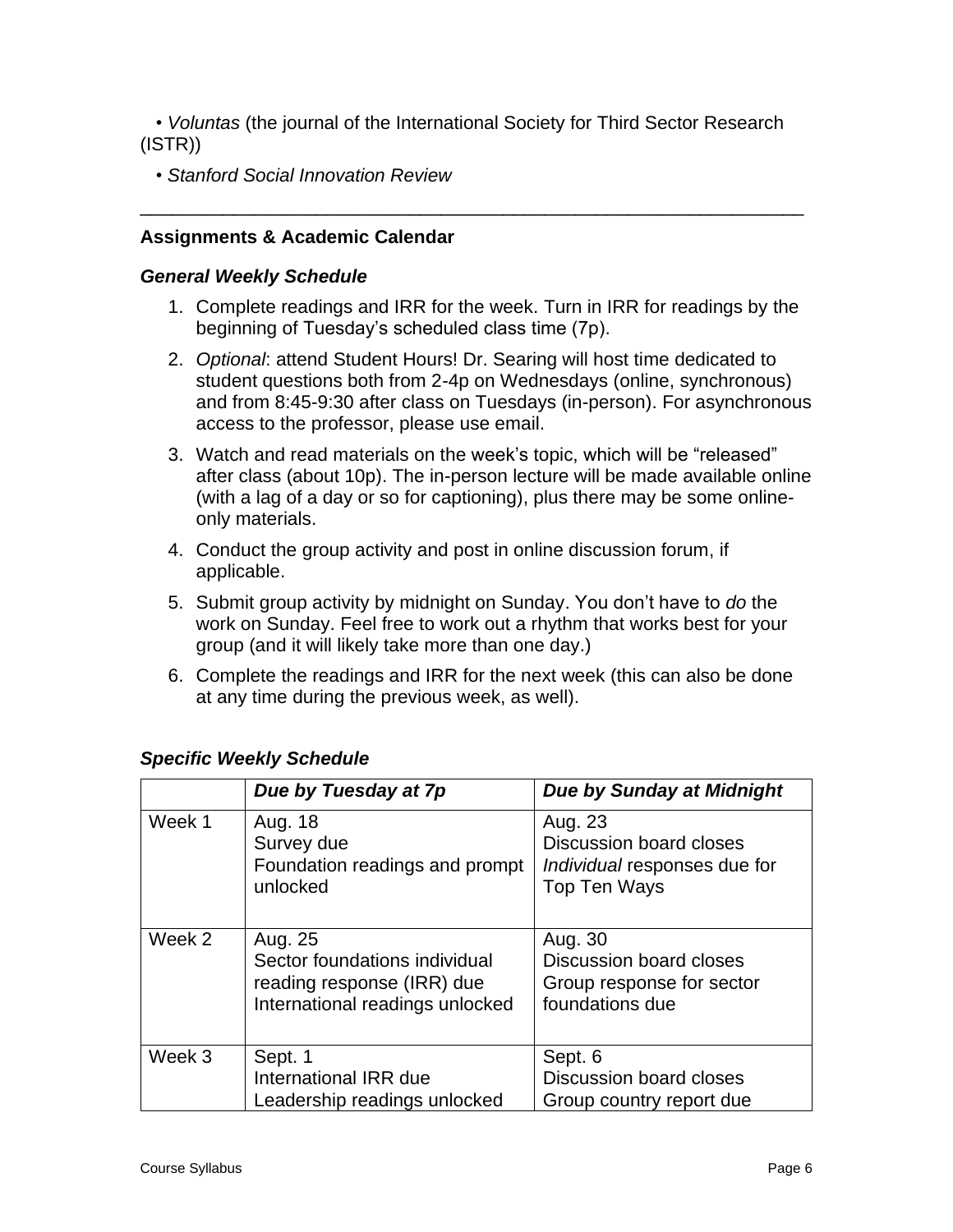| Week 4  | Sept. 8<br>Leadership IRR due<br>Governance readings unlocked                     | Sept. 13<br><b>Discussion board closes</b><br>Submit <i>individual</i> leadership<br>analysis |
|---------|-----------------------------------------------------------------------------------|-----------------------------------------------------------------------------------------------|
| Week 5  | Sept. 15<br>Governance IRR due<br>Advocacy and organizing<br>readings unlocked    | Sept. 20<br>Discussion group closes<br>Group governance activity due                          |
| Week 6  | Sept. 22<br>Advocacy and organizing IRR<br>due<br>Government readings unlocked    | Sept. 27<br>Discussion group closes<br><b>Group Project Checkpoint #1</b><br><b>Due</b>       |
| Week 7  | Sept. 29<br><b>Government IRR due</b><br>Public relations readings<br>unlocked    | Oct. 4<br>Discussion group closes<br>Group government activity due                            |
| Week 8  | Oct. 6<br><b>Public relations IRR due</b><br>Human resources readings<br>unlocked | Oct. 11<br>Discussion group closes<br>Group PR activity due                                   |
| Week 9  | Oct. 13<br>Human resources IRR due<br>Resource development readings<br>unlocked   | Oct. 18<br>Discussion group closes<br>Group HR activity due                                   |
| Week 10 | Oct. 20<br>Resource development IRR due<br>Financial guru readings<br>unlocked    | Oct. 25<br>Discussion group closes<br><b>Group Project Checkpoint #2</b><br>Due               |
| Week 11 | Oct. 27<br>Financial guru IRR due<br>Program evaluation readings<br>unlocked      | Nov. 1<br>Discussion group closes<br>Group financial activity due                             |
| Week 12 | Nov. 3<br>Program evaluation IRR due<br>Strategy readings unlocked                | Nov. 8<br>Discussion group closes<br>Group program evaluation<br>activity due                 |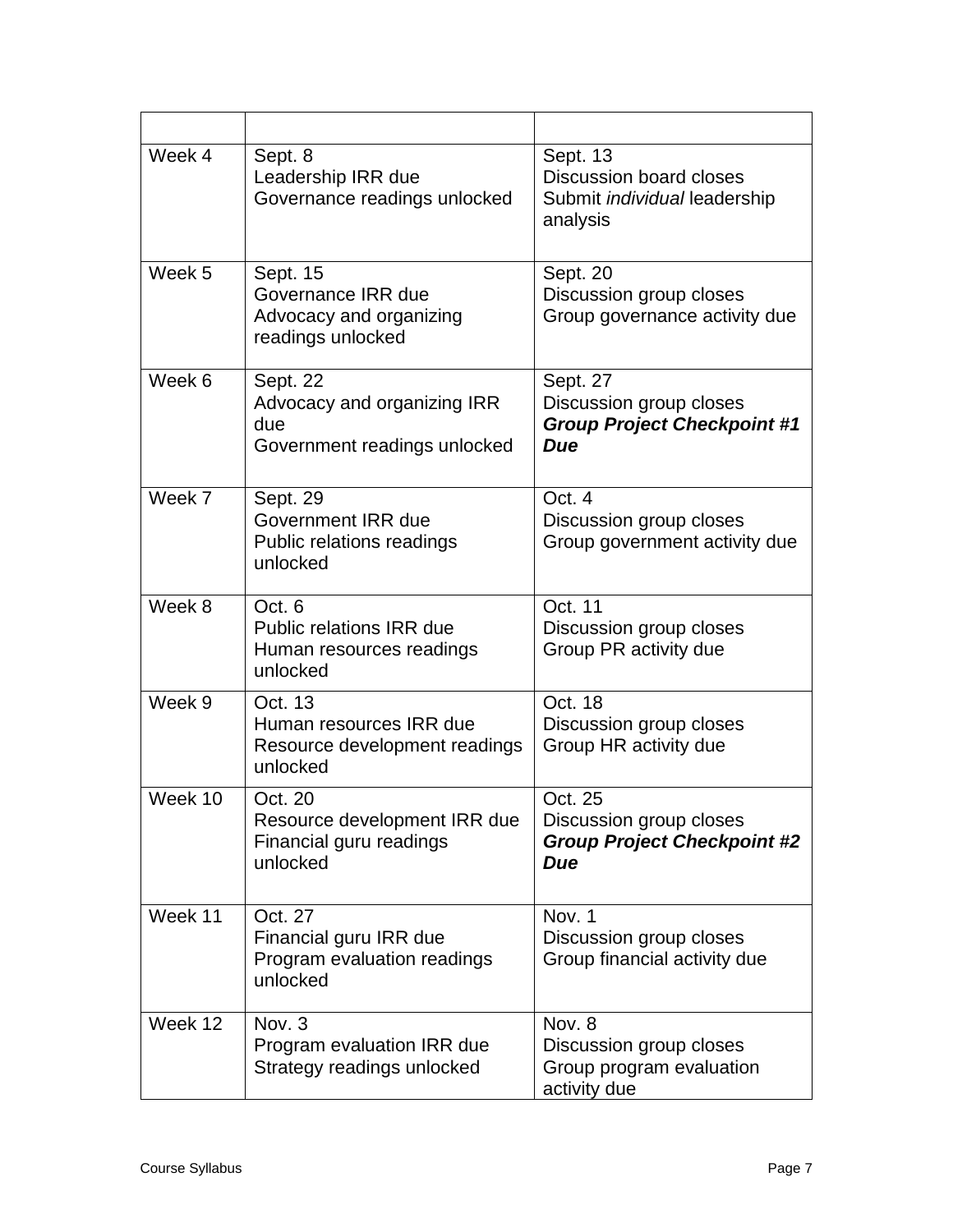| Week 13 | Nov. 10                         | Nov. 15                            |
|---------|---------------------------------|------------------------------------|
|         | Strategy IRR due                | Discussion group closes            |
|         | Future trends readings unlocked | Group strategy activity due        |
| Week 14 | Nov. 17                         | Nov. 22                            |
|         | Future trends IRR due           | Discussion group closes            |
|         |                                 | Group future trends activity due   |
|         |                                 |                                    |
| Week 15 | Nov. 24                         | <b>Nov 29</b>                      |
|         | The Nonprofit Sector:           | Happy Thanksgiving!                |
|         | Overview & Takeaways (no IRR)   |                                    |
|         |                                 | Between Dec. 2 - Dec. 6            |
|         |                                 | <b>Final Presentation of Group</b> |
|         |                                 | <b>Project Due</b>                 |
|         |                                 | Dec. 6                             |
|         |                                 | <b>Final Written Group Project</b> |
|         |                                 | Due                                |
|         |                                 |                                    |
|         |                                 |                                    |

## **Assignments & Grading Policy**

## *Assignment Type Overview:*

| A. Individual Performance<br><b>Individual Reading Responses</b><br><b>Individual Participation</b> | 30%<br>5%           |
|-----------------------------------------------------------------------------------------------------|---------------------|
| <b>B.</b> Team Performance<br><b>Team Weekly Activities</b>                                         | 30%                 |
| Team Project Checkpoint #1<br>Team Project Checkpoint #2<br><b>Final Report</b>                     | 7.5%<br>7.5%<br>15% |
| C. Team Peer Review                                                                                 | 5%                  |
|                                                                                                     |                     |

\_\_\_\_\_\_\_\_\_\_\_\_\_\_\_\_\_\_\_\_\_\_\_\_\_\_\_\_\_\_\_\_\_\_\_\_\_\_\_\_\_\_\_\_\_\_\_\_\_\_\_\_\_\_\_\_\_\_\_\_\_\_\_\_

## *Assignment Types Detail:*

**1. Individual Reading Responses (30%).** These 2-3 page assignments are responses to prompts that allow you to show your mastery of the concepts from the readings assigned each week. Each prompt's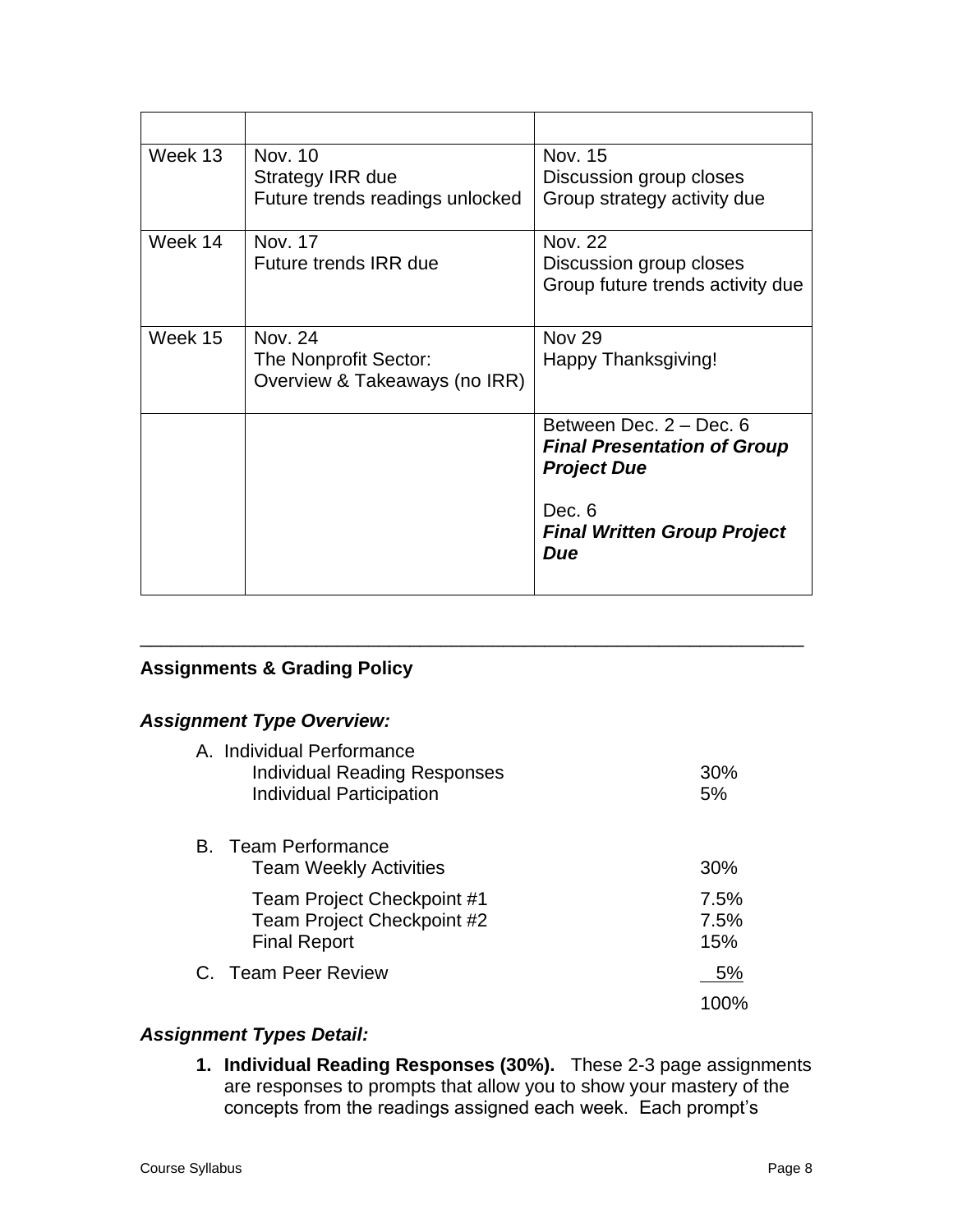response will be roughly one page, single spaced, reasonable font, and standard margins; there will be between 1-3 prompts, depending on the week. The responses will be due at the beginning of the inperson class (Tuesdays at 7p), submitted via eLearning. At the end of class, the online components and discussion for that week plus the readings and prompts for the next week will be unlocked and available.

- **2. Individual Participation (5%).** Throughout the semester, there will be 6 total tasks buried in the materials for each week. These will be found in the slides, videos, online readings, or other activities that are visible online. In order to receive full credit, at least 5 of these tasks should be completed. This is designed to make sure you are reading/listening to/watching the weekly materials for the class.
- **3. Team Weekly Activities (30%):** Each week, there will be some kind of activity designed to apply the lessons learned in the readings and other materials to real-life scenarios. Sometimes this will be contributions to a discussion thread, other times it will be a team activity involving a case study or role-playing; most of the time, it will involve both. A discussion board specifically dedicated to your team will be available for you to carry out planning and discussions, and I will occasionally chime in on the conversation. The final version of whatever the week's activity is will be due by Sunday at midnight. NOTE: You do not need to perform work on Saturday or Sunday – it is up to your group to create a schedule for completing the assignment that works for everyone. (There are two instances where the weekly activity is an individual activity – it will still count toward that student's weekly activity average.)
- **4. Team Checkpoint #1: Status Quo Description (7.5%):** Please submit a team effort describing and assessing the current state of your assigned portion of the final project. This checkpoint will ensure that you know the status quo, which will allow you to think more clearly on how to use your management perspective to improve the situation. This should be 3-4 pages and should also include a list of ten questions that we will direct to the nonprofit.
- **5. Team Checkpoint #2: Description of Comparable Organizations (7.5%):** This should be an identification and description of other organizations that have successfully addressed the issues which face the local nonprofit. This could also include potential competitors, potential collaborators, and successful/unsuccessful approaches to your group's management issue(s) taken by other organizations.
- **6. Team Final Project (15%).** This report will integrate and expand on the materials learned in class, resulting a final product that will be delivered (and potentially presented) to a local nonprofit. The final report will be approximately 20 double-spaced pages, though this is subject to change based on the preferences of the nonprofit. The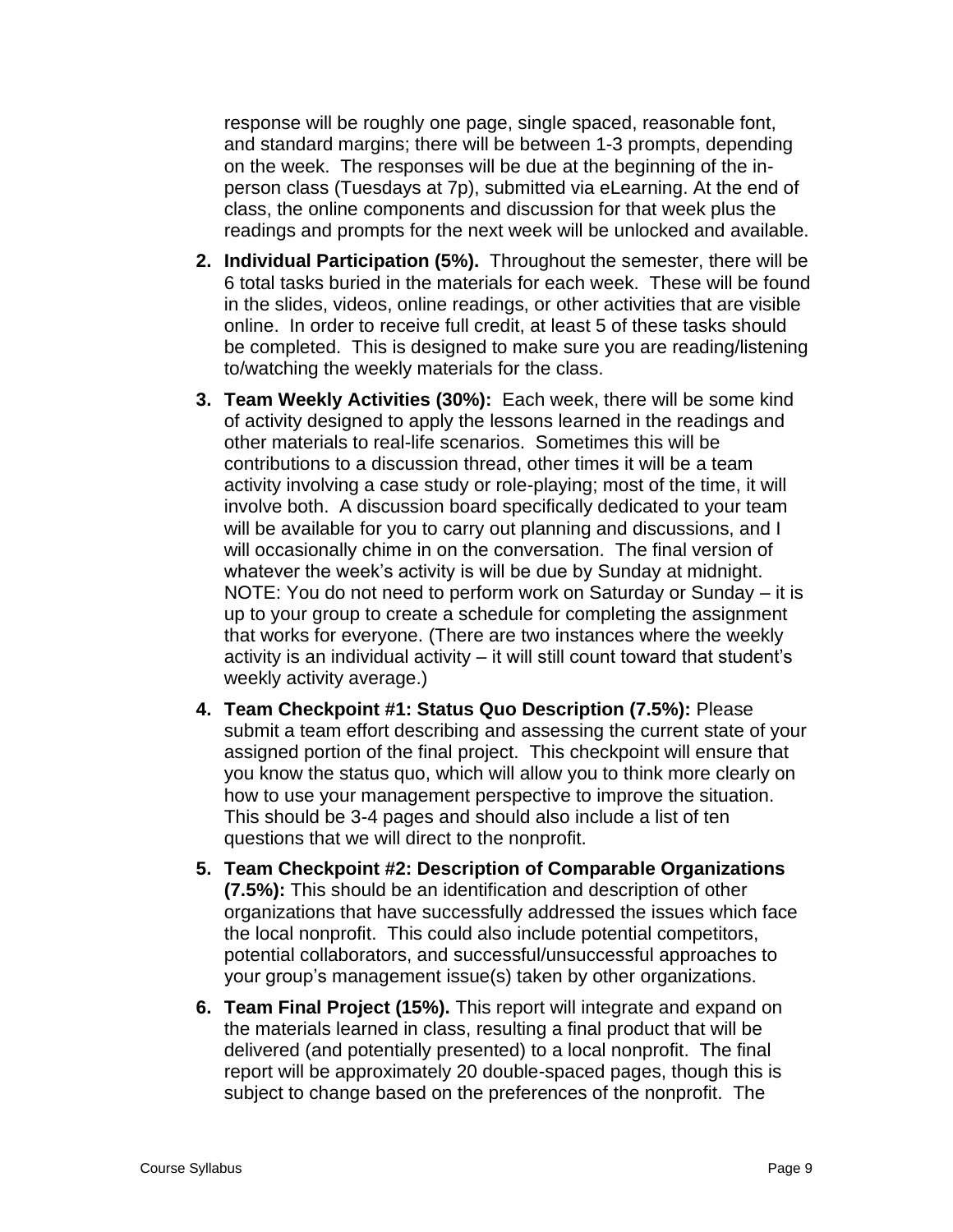report's analyses or arguments should be supported with substantial secondary sources from the readings. Additional details will be released during the third week of class.

- **7. Peer Evaluation (5%).** Each team member will evaluate the helpfulness of the other members of their team at both the midterm point (for guidance) and the end of the term (for a grade). You will have a set number of points to distribute amongst the rest of your group to assess their contributions, plus will have the opportunity to give written verbal feedback. There will be a "practice" evaluation midsemester, then a final evaluation at the end of the semester that will be used to assign points.
- **8. Final Grade:** Final grades will be based on the point distribution described above. Final letter grades will be assigned as followed:

| Grade | <b>Total Percentage</b><br>Achieved |
|-------|-------------------------------------|
| A     | 93% or more                         |
| А-    | 90%-92%                             |
| B+    | 87%-89%                             |
| в     | 83%-86%                             |
| B-    | 80%-82%                             |
| C+    | 77%-79%                             |
| C     | 73%-76%                             |
| C-    | 70%-72%                             |
| F     | Less than 70%                       |

## **Course & Instructor Policies**

**Late and Make-up Policy**: Since readings are discussed during class, I am unable to accept late submissions for the Individual Reading Responses (due at the beginning of class) since they are designed to gather your own reactions to the readings. This applies to both in-person and asynchronous learning.

\_\_\_\_\_\_\_\_\_\_\_\_\_\_\_\_\_\_\_\_\_\_\_\_\_\_\_\_\_\_\_\_\_\_\_\_\_\_\_\_\_\_\_\_\_\_\_\_\_\_\_\_\_\_\_\_\_\_\_\_\_\_\_\_

For other written assignments, if it is turned in within 24 hours of the due date and time, the assignment is eligible for 90% of the original point total. A written assignment submitted between 24-48 hours after it was due is eligible for 80% of the original point total. No written assignments will be accepted more than 48 hours after they are due except for a documented emergency situation. A